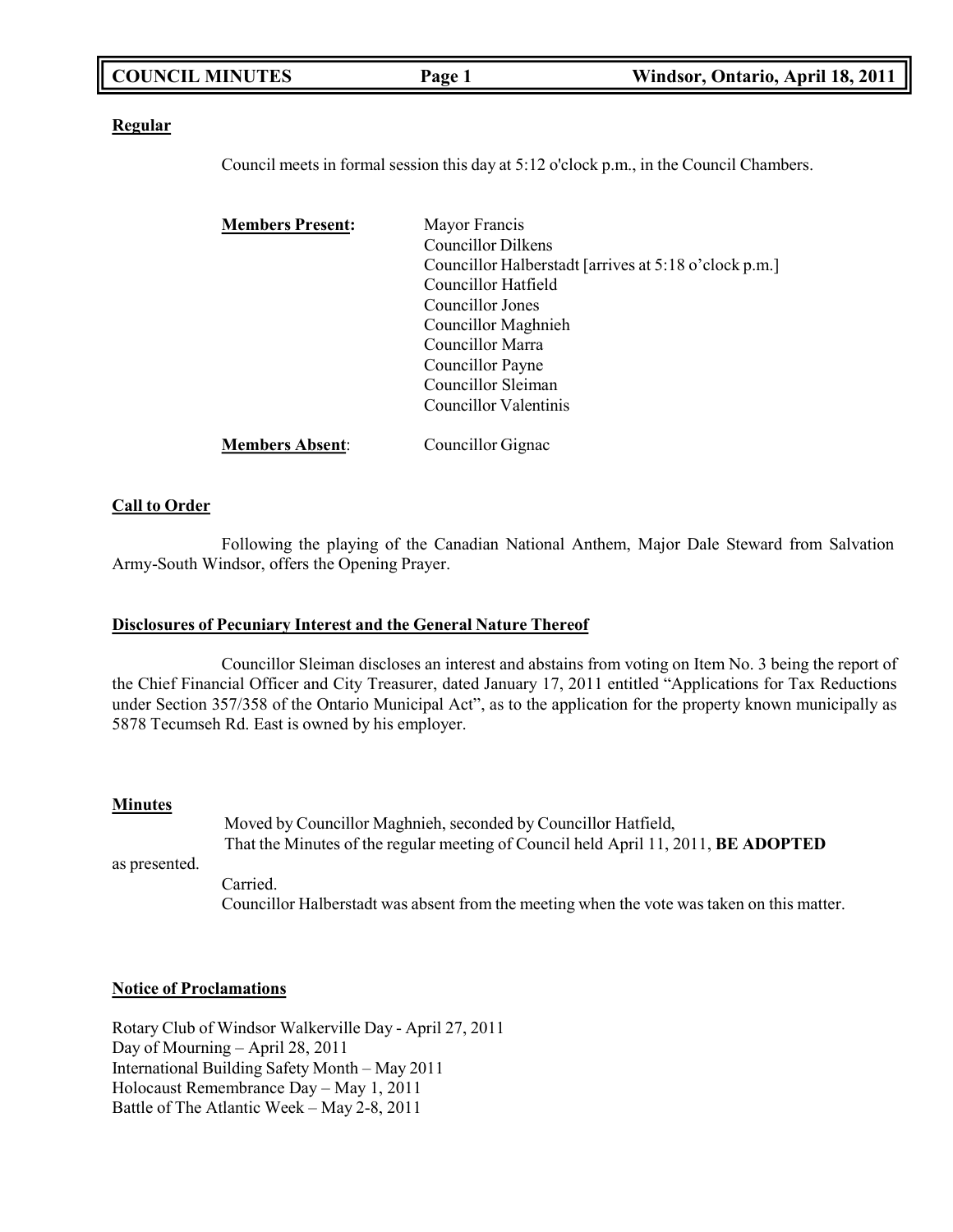## **COUNCIL MINUTES Page 2 April 18, 2011**

## **Committee of the Whole**

Moved by Councillor Jones, seconded by Councillor Maghnieh,

That Council do now rise and move into Committee of the Whole with the Mayor presiding for the purpose of dealing with:

- (a) communication items;
- (b) consent agenda;
- (c) hearing requests for deferrals or referrals of any items of business;
- (d) hearing presentations and delegations;
- (e) consideration of business items;
- (f) consideration of Committee reports:
	- (i) **Report of Special In-Camera Meeting or other Committee as may be held prior to Council** (if scheduled); and
	- (ii) **Report No. 53 of the Windsor-Essex County Environment Committee** of its meeting held February 3, 2011 (see Section 7 - Request for Withdrawals)
- (g) consideration of by-laws 77-2011 through 79-2011 (inclusive).

Carried.

Councillor Halberstadt was absent from the meeting when the vote was taken on this matter.

## **Communications**

Moved by Councillor Marra, seconded by Councillor Payne,

**M104–2011** That the following Communication Items 1 to 9 inclusive, as set forth in the Council Agenda **BE REFERRED** as noted:

| <b>Item</b>    | From                                                 | <b>Description</b>                                                                                                                                                                                |
|----------------|------------------------------------------------------|---------------------------------------------------------------------------------------------------------------------------------------------------------------------------------------------------|
| 1              | Association of<br>Municipalities of Ontario<br>(AMO) | Call for Submissions - 2011 Peter J. Marshall 2011 Municipal Innovation<br>Awards Competition.<br>Note & File<br><b>APR2011</b>                                                                   |
| $\overline{2}$ | Federation of Canadian<br>Municipalities (FCM)       | FCM to launch their federal election campaign platform and website.<br><b>Note &amp; File</b><br><b>MMF2011</b>                                                                                   |
| 3              | The Métis Nation of<br>Ontario                       | Introduction letter from the Métis Nation of Ontario.<br><b>City Planner</b><br><b>City Solicitor</b><br>Note & File<br><b>MB2011</b>                                                             |
| 4              | Chief Administrative<br>Officer                      | 2011 National Day of Mourning.<br>Note & File<br><b>APR2011</b>                                                                                                                                   |
| 5              | Essex-Windsor Solid<br><b>Waste Authority</b>        | Essex-Windsor Waste Diversion 2010 Annual Report.<br><b>City Engineer</b><br>EI2011                                                                                                               |
| 6              | Secretary/Treasurer<br>Committee of Adjustment       | Consent Authority Agenda Record Hearing to be held on Wednesday,<br>April 20, 2011, Council Chambers, 3rd Floor, Windsor City Hall, 350<br>City Hall Square West.<br>Note & File<br><b>ZC2011</b> |
| 7              | City Engineer                                        | CQ 58-2010 – Restoration of BIA Planters and Tree Grates Maintenance.<br>Note & File                                                                                                              |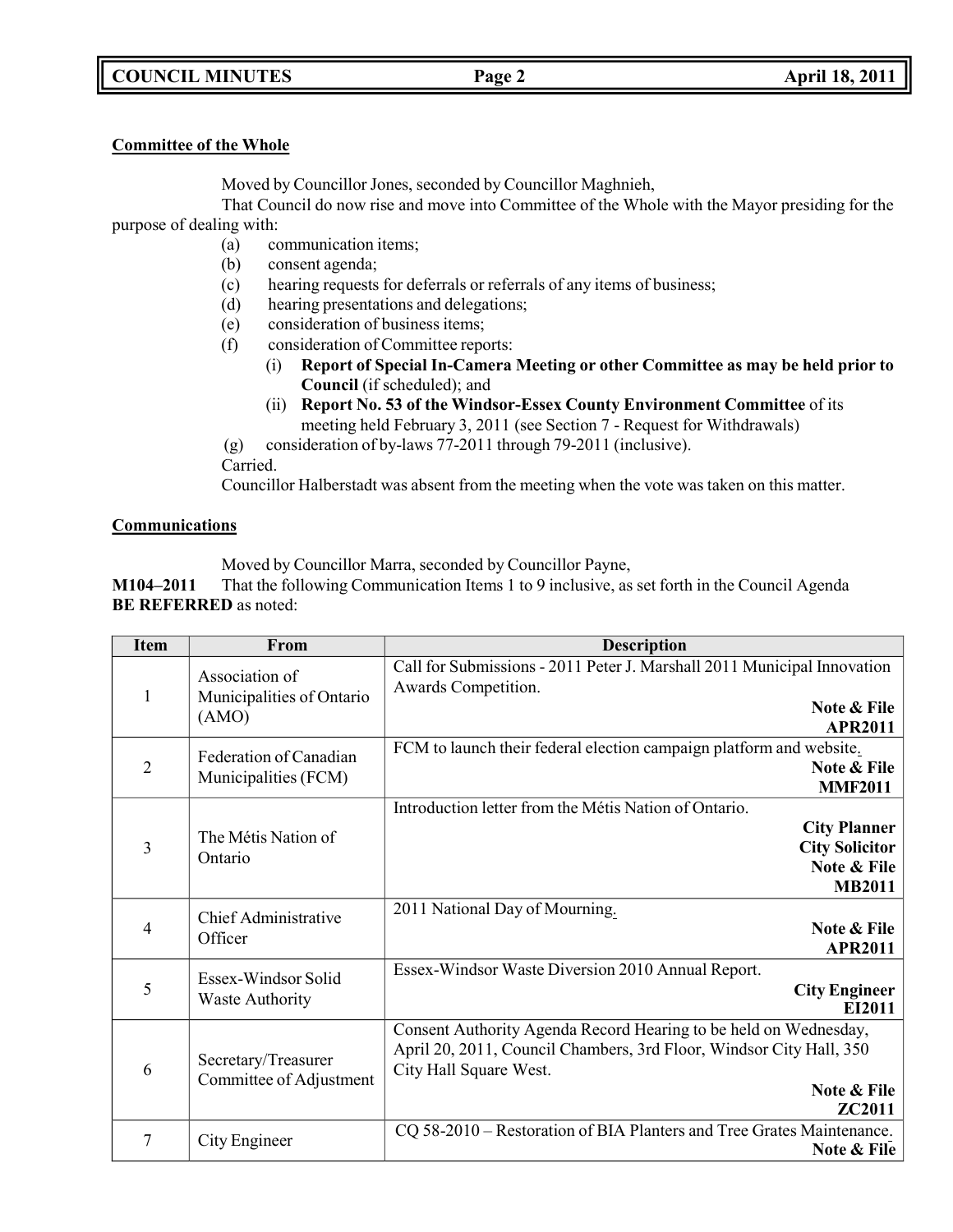|   |                        | <b>SR2011</b>                                                                                                                      |
|---|------------------------|------------------------------------------------------------------------------------------------------------------------------------|
| 8 | Essex-Windsor Solid    | Minutes of meeting held March 9, 2011( <i>previously distributed</i> for<br>members of Council only) (copy available upon request) |
|   | <b>Waste Authority</b> | Note & File                                                                                                                        |
|   |                        | <b>MB2011</b>                                                                                                                      |
|   |                        | Minutes of meeting held March 1, 2011 ( <i>previously distributed</i> for                                                          |
| 9 | Court of Revision      | members of Council only) (copy available upon request)                                                                             |
|   |                        | Note & File                                                                                                                        |
|   |                        | <b>MB2011</b>                                                                                                                      |

Carried.

Councillor Halberstadt was absent from the meeting when the vote was taken on this matter.

## **Consent Agenda**

Moved by Councillor Marra, seconded by Councillor Valentinis,

That the following Consent Agenda and the recommendations contained in the administrative reports **BE APPROVED** as amended:

- Item 1 Request to close the remainder of the north/south alley between Chandler Road and Alexis Road, south of Milloy Street
- Item 2 Award of Tender 20-11 LRPCP Final Settling Tanks 1-6 Upgrades
- Item 3 Applications for Tax Reductions under Section 357/358 of the Ontario Municipal Act
- Item 4 Polonia Park 5085 South National Street, Windsor Ontario, Polish Canadian Association Centre of Windsor, Request Ministerial Consent for Mortgage Re-Financing Arrangements
- Item 5 By-law 4921 Sewer Connection Servicing and Replacement Policy, Amendment to Schedule "A"
- Item 7 Amendment to By-law 5309
- Item 11 2011 Property Tax Policies A Framework for 2011 Property Tax Rates- **TABLED**

Carried.

Councillor Sleiman discloses an interest and abstains from voting on Item No. 3.

## **Deferrals and/or Referrals and Withdrawals**

## **Windsor Essex County Environment Committee Report No. 53**

At the request of Environment Coordinator for the Windsor Essex County Environment Committee, Report No. 53 of the Committee, dated February 28, 2011 is being withdrawn at this time as the Committee will be taking a different approach on this work initiative.

MB2011

(For final disposition see Committee Report Section.)

## **DELEGATIONS**

**Award of Proposal #172-10 – Trenchless Culvert Rehabilitation, E.C. Row Culverts at Jefferson Boulevard and Central Avenue**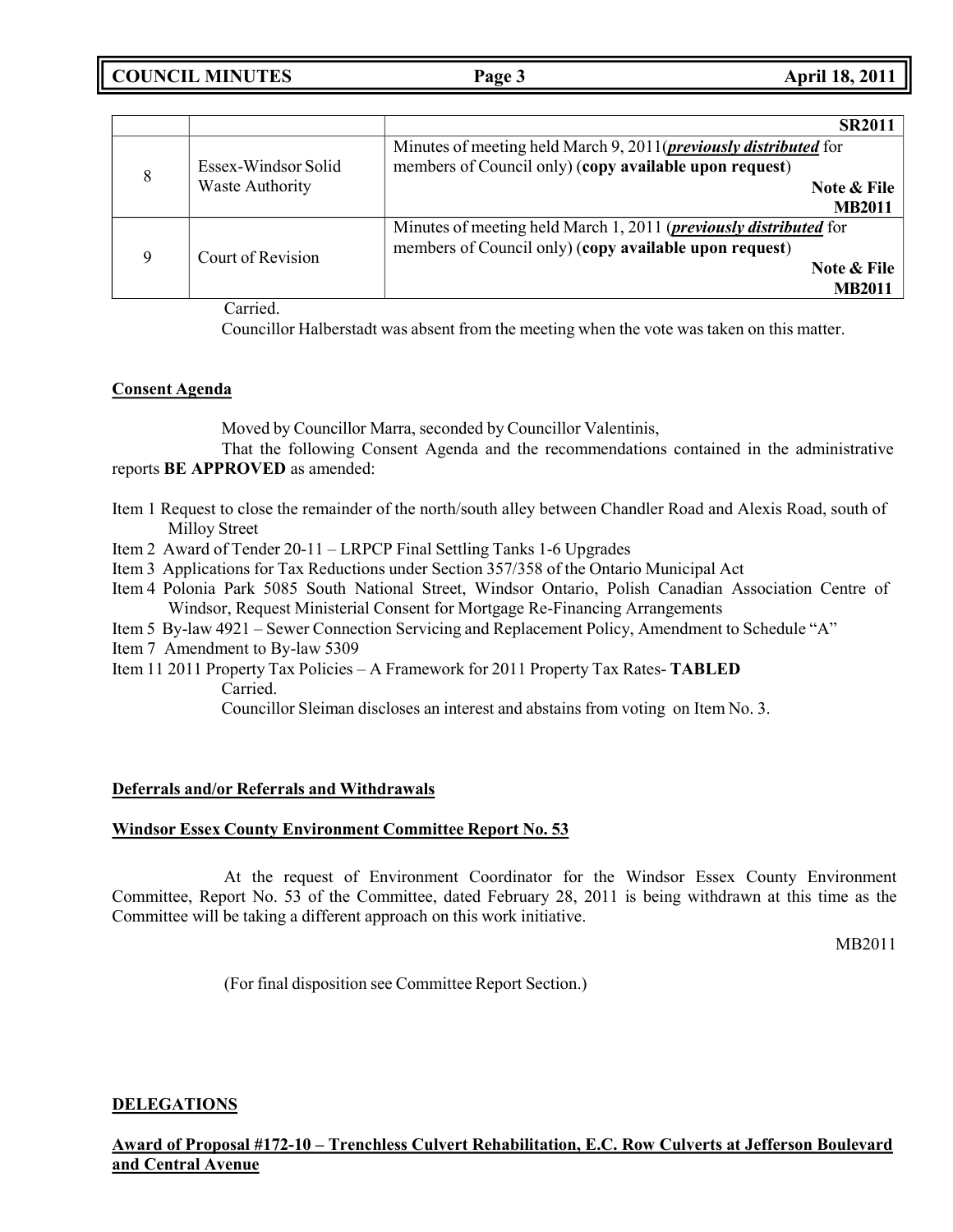**COUNCIL MINUTES Page 4 April 18, 2011**

## **Joseph Sbrocca, P.Eng., General Manager, Coco Paving**

Joseph Sbrocca, P.Eng., General Manager, Coco Paving, appears before Council to request that Council reject the administrative recommendation to accept the Proposal offered by the firm of Liqui-Force Services (Ontario) Inc., stating that the proposal submitted by M.R. Dunn contractors Ltd., recently acquired by Coco-Paving quoted a lower cost, and concludes by requesting Council to review the outcome of the proposal, including a video that was created by Coco-Paving that would add clarity to their submission.

## **Kim Lewis, Jr., Vice-President, Liqui-Force Services (Ontario) Inc.**

Kim Lewis, Jr., Vice-President, Liqui-Force Services (Ontario) Inc., appears before Council and is available for questions regarding the Award of proposal for trenchless rehabilitation for E.C. Row culverts at Jefferson Boulevard and Central Avenue.

#### **SW2011** 9

(For final disposition of this matter, see Clause **CR146/2011** in Schedule "A" attached hereto.)

## **Offer of Employment – Auditor General**

### **Al Nelman, resident of Ward 8**

Al Nelman, resident of Ward 8, appears before Council to speak in support of the administrative recommendation to offer the position of the Auditor General to the candidate, however is unsure of the reporting structure for the new appointee as he would report directly to Council, and concludes by suggesting that the reporting structure may not foster an open and transparent government.

### **Merv dePendleton, resident of Ward 6**

Merv dePendleton, resident of Ward 6, appears before Council to speak in support of the administrative recommendation to offer the position of the Auditor General to the candidate, however, fears that additional matters might be held in camera, and concludes by stating that the reporting structure as proposed is a mechanism to silence rather than to empower the appointee.

### **AS2011** 6

(For final disposition of this matter, see Clause **CR143/2011** in Schedule "A" attached hereto.)

## **The City Grill – Valet Parking**

### **Dennis Ciotti, VIP Parking**

Dennis Ciotti, VIP Parking, appears before Council to request that Council reject the administrative recommendation to approve valet parking service to "The City Grill" suggesting that the operator does not have to meet the same conditions that VIP parking does, and concludes by stating that his company will not be providing the Valet Service as outlined in the report.

### **SW/11037** 10

(For final disposition of this matter, see Clause **CR147/2011** in Schedule "A" attached hereto.)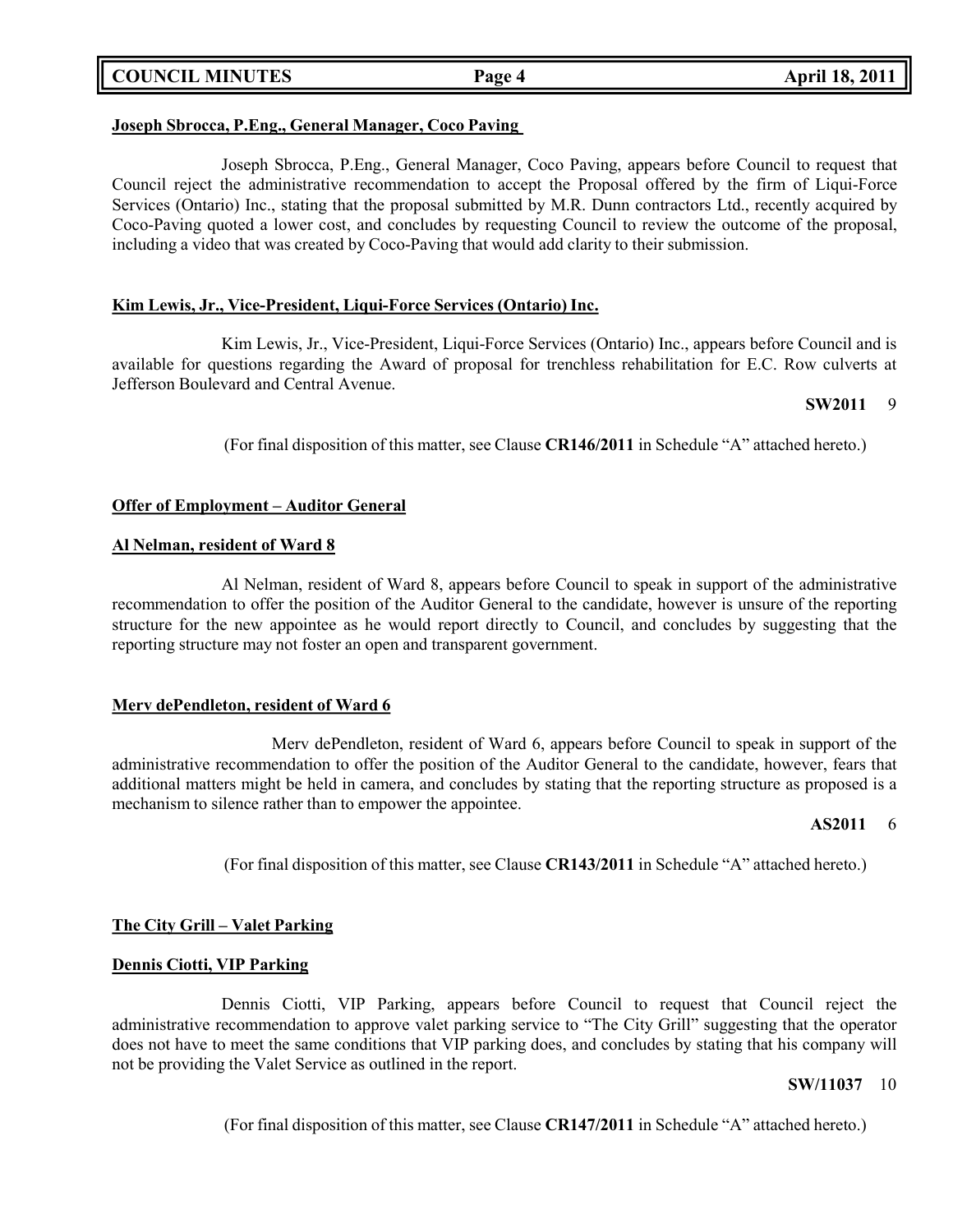Mayor Francis leaves the meeting at 6:10 o'clock p.m., and Councilor Dilkens assumes the Chair.

Mayor Francis returns to the meeting at 6:15 o'clock p.m., and Councillor Dilkens returns to his seat at the Council table.

## **Regular Business Items (for final disposition of these matters see Schedule "A" attached)**

Item 8 Request to close part of Cameron Street and east/west alley, south of University Street West, easterly from Cameron Street

## **RE - M105-2011**

This advance number was used for Methadone Clinics on the large mailing list for April 18, 2011. For adoption of the final Council Minutes it was corrected to read **M108-2011**. **M105-2011** is for an In-Camera motion.

## **Consideration of Committee Reports**

Moved by Councillor Halberstadt, seconded by Councillor Hatfield, **M105-2011** That the **Report of the special In-camera** meeting held April 18, 2011, **BE ADOPTED** as presented. Carried.

ACO2011

Moved by Councillor Dilkens, seconded by Councillor Hatfield,

**M106-2011** That **Report No. 53 of the Windsor-Essex County Environment Committee** of its meeting held February 3, 2011, **BE WITHDRAWN**, as the Committee wishes to take a different approach on this work initiative.

Carried.

MB2011

## **By-laws**

Moved by Councillor Jones, seconded by Councillor Maghnieh, That the following By-laws No. 77-2011 through 79-2011 (inclusive), be introduced and read a first and second time:

| 77-2011 | "A BY-LAW TO FURTHER AMEND BY-LAW NUMBER 250-2004 CITED AS THE<br>"WINDSOR SIGN BY-LAW"                            |
|---------|--------------------------------------------------------------------------------------------------------------------|
| 78-2011 | "A BY-LAW TO AMEND BY-LAW NUMBER 392-2002, BEING A BY-LAW TO<br>ESTABLISH AND REQUIRE PAYMENT OF FEES AND CHARGES" |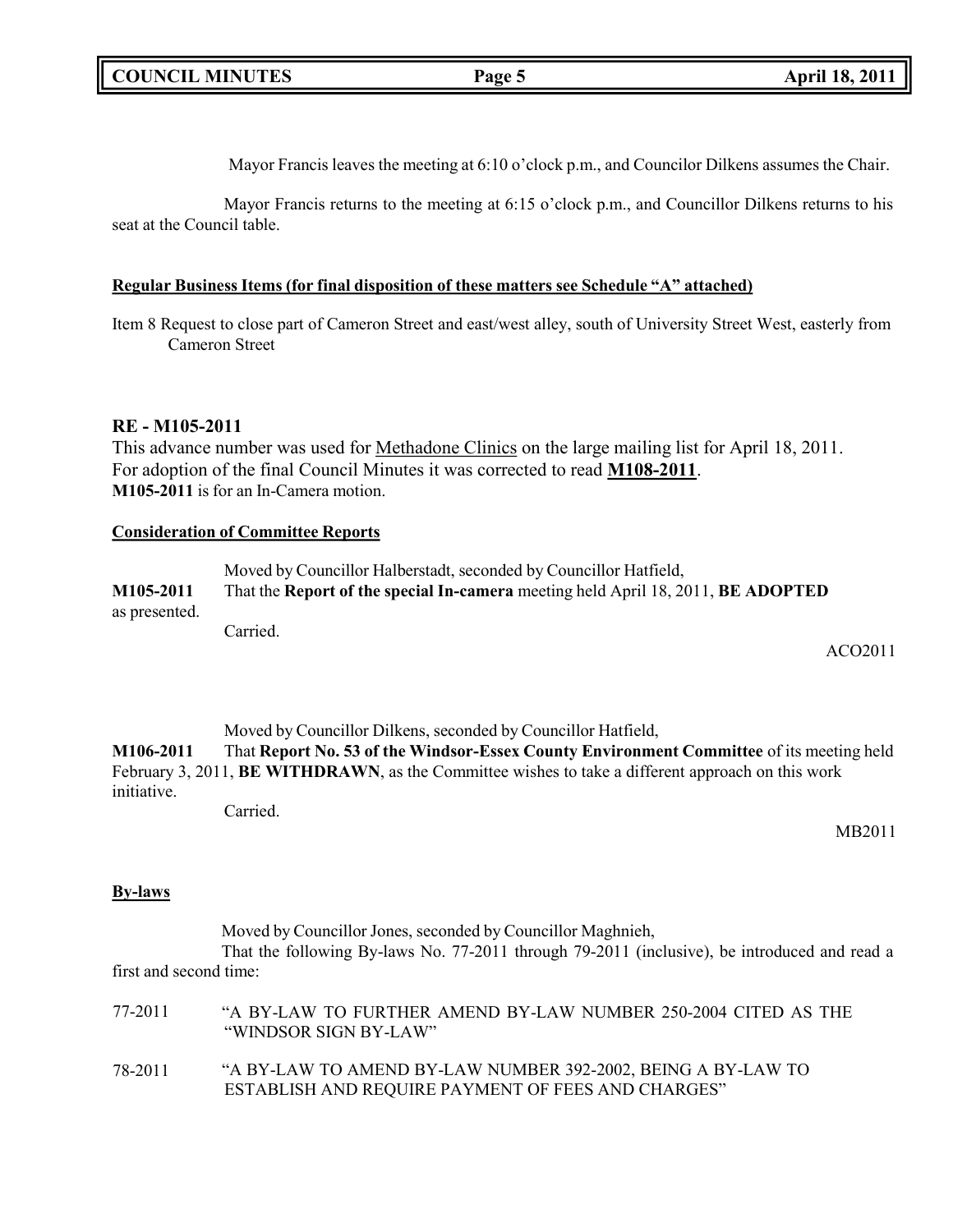| <b>COUNCIL MINUTES</b> | Page 6 | <b>April 18, 2011</b> |
|------------------------|--------|-----------------------|
|                        |        |                       |

79-2011 "A BY-LAW TO CONFIRM THE PROCEEDINGS OF THE COUNCIL OF THE CORPORATION OF THE CITY OF WINDSOR AT ITS MEETING HELD ON THE EIGHTEENTH DAY OF APRIL, 2011"

Carried.

Moved by Councillor Marra, seconded by Councillor Payne,

That the Committee of the Whole does now rise and report to Council respecting the business items considered by the Committee:

- **1) Communication Items (as presented)**
- **2) Consent Agenda (as amended)**
- **3) Items Deferred**
- **Items Referred**
- **4) Consideration of the Balance of Business Items (see Schedule "A")**
- **5) Committee Reports (as amended)**
- **6) By-laws given first and second readings (as presented)**

Carried.

## **Notices of Motion**

None presented.

## **Third Reading of By-laws**

Moved by Councillor Sleiman, seconded by Councillor Valentinis,

That the following By-laws No. 77-2011 through 79-2011 (inclusive), having been read a first and second time be now read a third time and finally passed and that the Mayor and Clerk **BE AUTHORIZED** to sign and seal the same notwithstanding any contrary provision of the Council.

Carried.

## **Petitions**

None presented.

## **Council Questions**

Moved by Councillor Halberstadt, seconded by Councillor Hatfield, **M107-2011** That the Council Questions arising from the previous meeting of Council and listed by the Clerk **BE NOW CONSIDERED** for purposes of discussion, and further, that the Administration **BE DIRECTED** to proceed with the necessary actions to respond to the Council Questions consistent with Council's instructions. Carried.

ACOQ2011

## **Official Plan and Zoning Amendments -Methadone Clinics**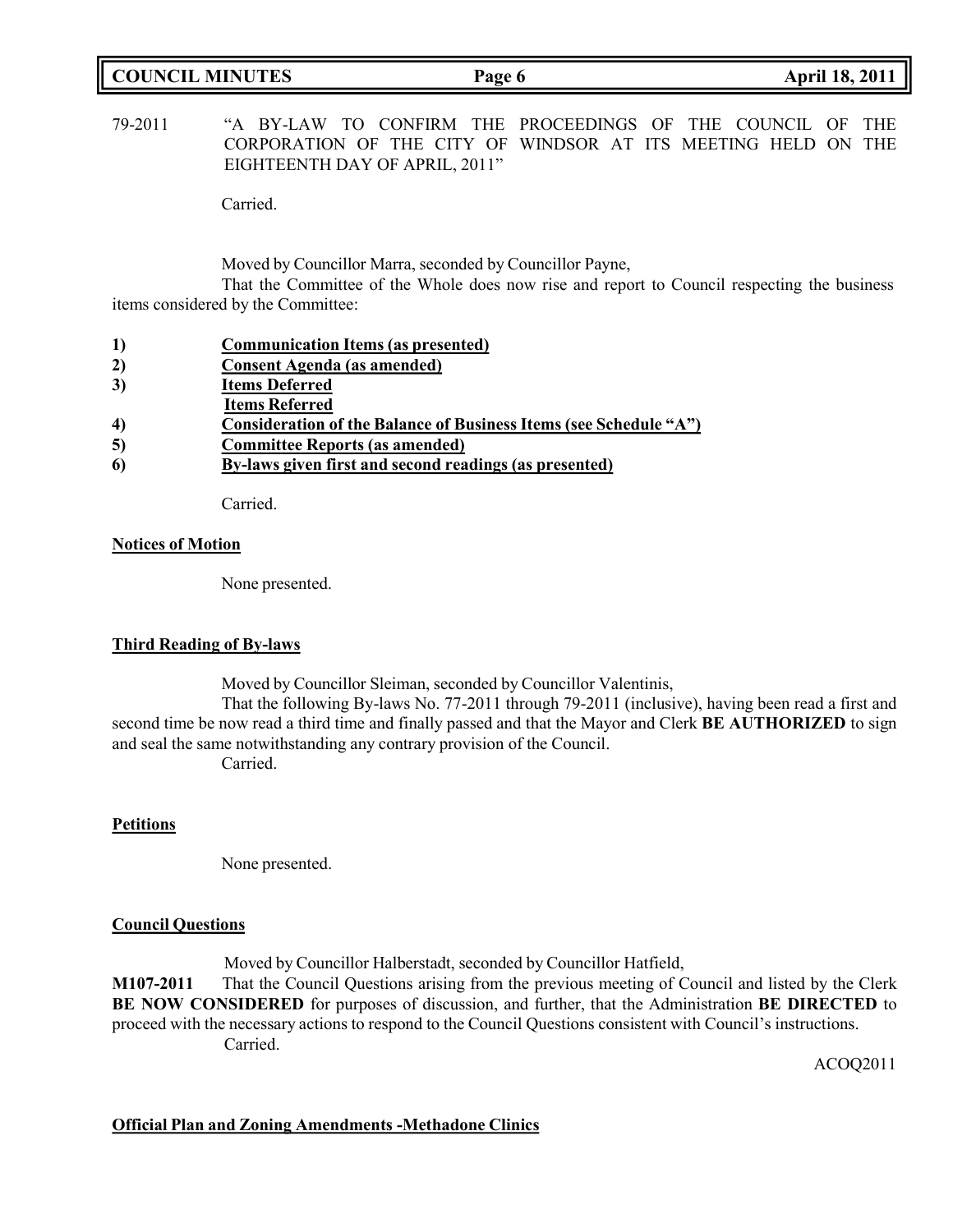| <b>COUNCIL MINUTES</b> | Page | <b>April 18, 2011</b> |
|------------------------|------|-----------------------|
|                        |      |                       |

Moved by Councillor Maghnieh, seconded by Councillor Marra, **M108-2011** That the report of the Planning Advisory Committee dated March 24, 2011 entitled "Official Plan and Zoning Amendments – Methadone Clinics" **BE FURTHER DEFERRED** to the May 16, 2011 meeting of Council to allow opportunity for all interested individuals to be in attendance. Carried. ZO/10941 ZB/10940 **Adjournment**

Moved by Councillor Jones, seconded by Councillor Maghnieh, That this Council meeting stand adjourned until the next regular meeting of Council or at the call

of the Mayor. Carried.

Accordingly, the meeting is adjourned at 6:25 o'clock p.m.

**MAYOR**

**THIS IS A DRAFT COPY**

## **DEPUTY CITY CLERK/SENIOR MANAGER OF COUNCIL SERVICES**

**SUPERVISOR OF COUNCIL SERVICES**

**CITY CLERK**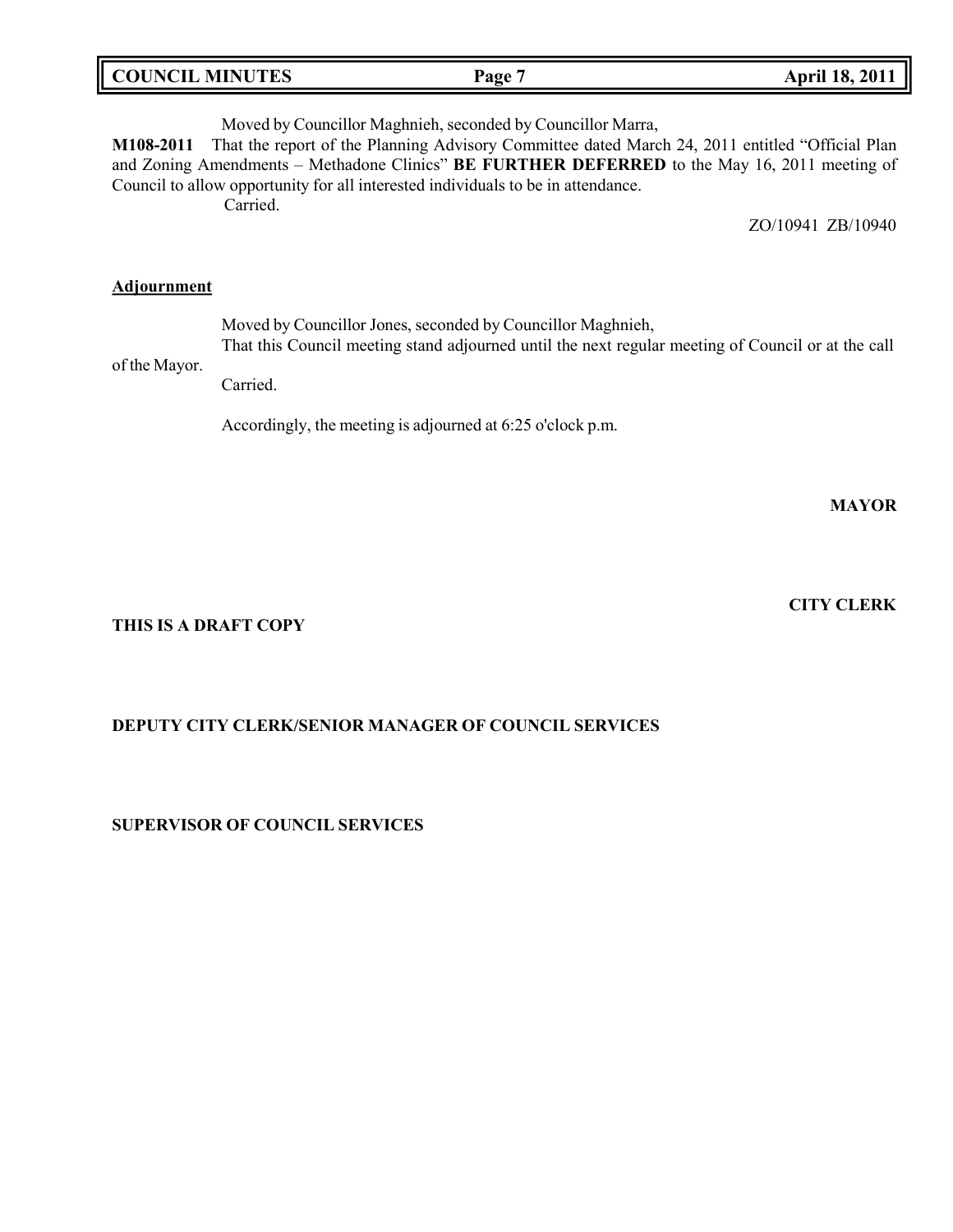## **COUNCIL MINUTES Page 8 April 18, 2011**

Marra Valentinis

## CR137/2011

That the 3.66 metre (12 feet) wide north/south alley between Chandler Road and Alexis Road, southerly from Milloy Street for a distance of 36.57 metres (120 feet) as shown on Drawing Number CC-1606, *attached* hereto as Appendix "A" **BE ASSUMED** for subsequent closure and conveyance to the abutting property owners and further the City Solicitor **BE REQUESTED** to prepare the necessary by-law.

Carried.

Report Number **#: 15199 SAA/10794 C1**

APPENDICES Drawing No. CC-1606 Aerial Photo

Marra Valentinis

CR138/2011

That the 3.66 metre (12 feet) wide north/south alley between Chandler Road and Alexis Road, southerly from Milloy Street for a distance of 36.57 metres (120 feet) as shown on Drawing Number CC-1606, *attached* hereto as Appendix "A" and on the *attached* aerial drawing **BE CLOSED AND CONVEYED** subject to the following:

- $\bullet$  Easements are required in favour of:
	- Bell Canada
	- Enwin Utilities hydro division
	- Cogeco Cable Systems Inc.
- Conveyance cost to each owner:
	- \$1.00 plus the deed preparation fee and proportionate share of the 12R cost as invoiced to the City of Windsor by an Ontario Land Surveyor for land abutting properties zoned RD1.2

and further, the City Engineer **BE REQUESTED** to supply the appropriate legal description, in accordance with Drawing No. CC-1606, *attached* hereto as Appendix "A", the City Solicitor, or a delegate, **BE AUTHORIZED** to publish the required legal notice, and **BE REQUESTED** to prepare the By-law to close and further the Chief Administrative Officer and City Clerk **BE AUTHORIZED** to sign all necessary documents approved in form and content satisfactory to the City Solicitor, and the transaction **BE COMPLETED** electronically pursuant to By-law Number 366-2003.

Carried.

Report Number **#: 15199 SAA/10794 C1**

APPENDICES Drawing No. CC-1606 Aerial Photo

Marra Valentinis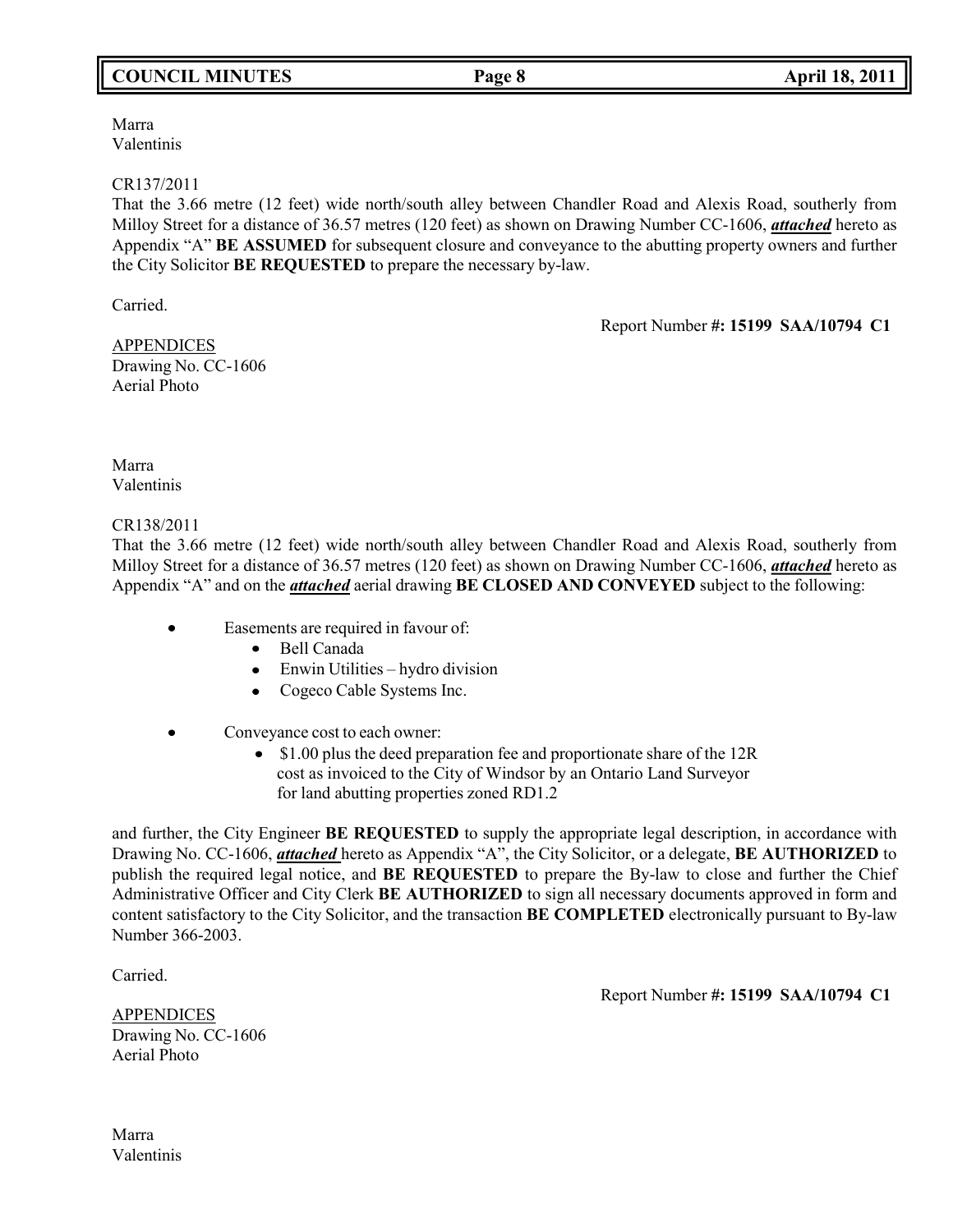CR139/2011

**I.** That the following low tender **BE ACCEPTED:**

| TENDERER:                  | Vollmer Inc.<br>3822 Sandwich Street<br>Windsor, Ontario N9C 1C1 |  |
|----------------------------|------------------------------------------------------------------|--|
| TENDER NO.:                | $20 - 11$                                                        |  |
| <b>TOTAL TENDER PRICE:</b> | \$1,222,334.00 (excluding HST)                                   |  |

and that the Chief Administrative Officer and City Clerk **BE AUTHORIZED** to sign a contract with the low tenderer, satisfactory in technical content to the City Engineer, in financial content to the City Treasurer, and in form to the City Solicitor; and

**II.** That **APPROVAL BE GIVEN** to Increase the project budget by \$500,000 to \$1,250,000; and

Account to be Charged: 007-5410-1790-02942-7051017.

Carried.

Report Number **15212 SW/11030 C2**

Marra Valentinis

## CR140/2011

That the City Treasurer **BE AUTHORIZED** to amend the City's Tax Master Collector's Roll for the years 2007, 2008, 2009 and 2010 to reflect cancellations, reductions or refunds as set forth in the Schedule being Appendices " A, B, and C attached hereto in accordance with the Municipal Act, 2001; and

THAT the Administrative recommendation with regards to the denial of the application for property known municipally as 5878 Tecumseh Rd. E. - roll number 070-550-09500 **BE SUPPORTED**.

Carried.

Councillor Sleiman discloses an interest and abstains from voting on this matter.

Report Number **15210 GM2011 C3**

**Appendices** Schedules A, B, C

Marra Valentinis

CR141/2011

a)THAT the report of the Executive Director of Housing and Children Services dated March 24, 2011, regarding a proposal from the Polish Canadian Association Centre of Windsor with respect to a change in the Polonia Park mortgage financing **BE APPROVED**; and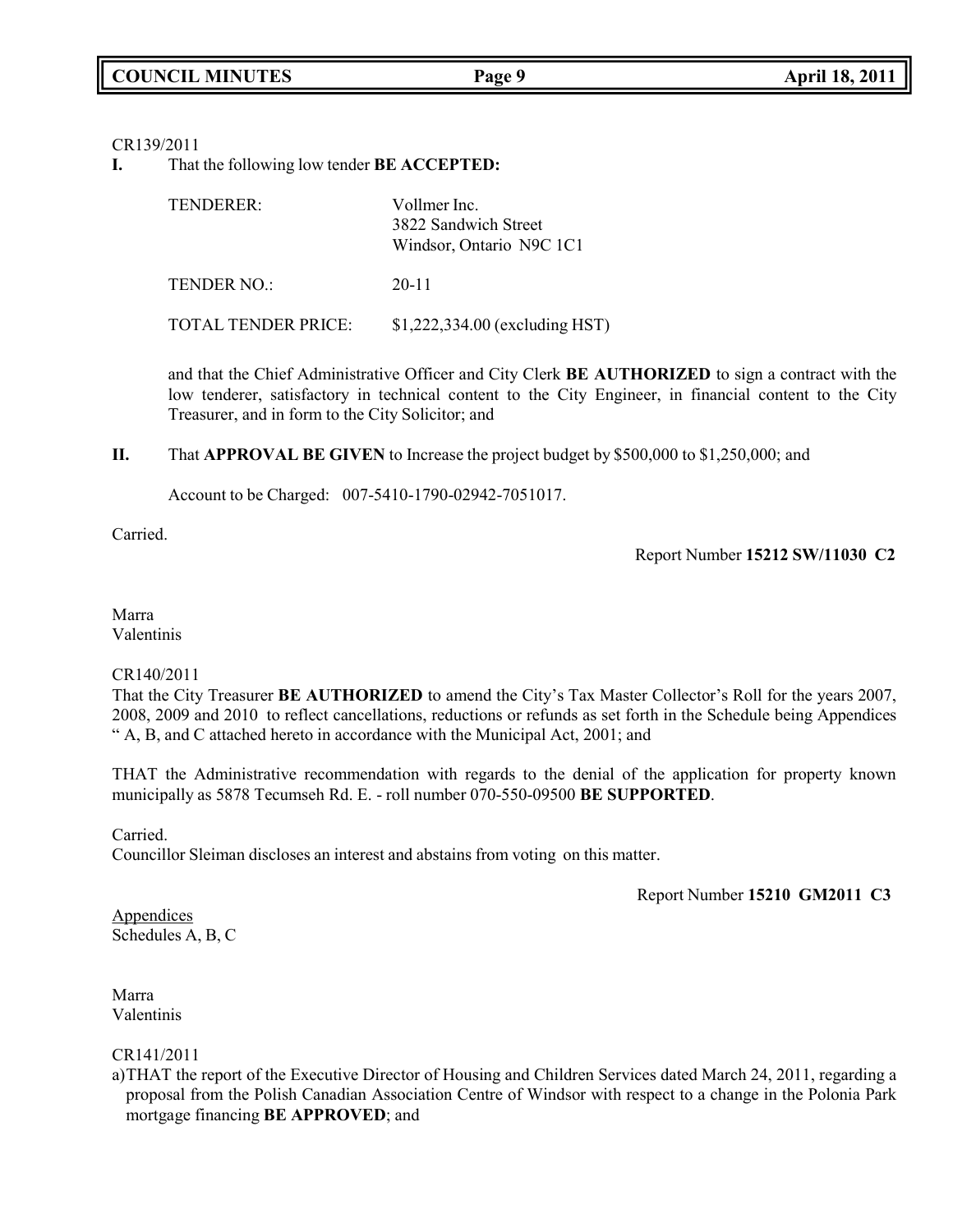**COUNCIL MINUTES Page 10 April 18, 2011**

- b)THAT the Executive Director of Housing and Children Services **BE AUTHORIZED** to consent to change the Polonia Park mortgage financing arrangements described in this report and;
- c)THAT Executive Director of Housing and Children Services **BE AUTHORIZED** to negotiate and consent to any variations or changes to the re-financing proposal that may be required by the Ministry of Municipal Affairs and Housing and/or Polonia Park provided such changes are at no cost to the City of Windsor and further that such changes do not increase the City's contingent liability as described in the Social Housing Reform Act; and
- d)THAT Executive Director of Housing and Children Services **BE AUTHORIZED** to negotiate and consent to amendments to the Polonia Park Operating Agreement up to and including termination of the agreement; and
- e)THAT the Executive Director of Housing and Children Services **BE AUTHORIZED** to request Ministerial Consent to the Ministry of Municipal Affairs and Housing to change the Polonia Park mortgage financing arrangements and if necessary amend or terminate the Polonia Park Operating Agreement; and
- f) THAT the Commissioner of Community Development and Health Services **BE AUTHORIZED** to sign agreements and related documents if necessary to enable implementation of mortgage re-financing provided the agreements and related documents if any, are in a form satisfactory to the City Solicitor and satisfactory in financial content to the Chief Financial Officer and City Treasurer and satisfactory in technical content to the Executive Director of Housing and Children Services.

Carried.

Report Number **15187 GH2011 C4**

Marra Valentinis

## CR142/2011

That Council **AUTHORIZE** the City Solicitor to prepare a By-law Amendment to By-law 4921, to amend Schedule "A" as recommended herein.

Carried.

Report Number **15209 ZB2011 C5**

Valentinis Marra

CR143/2011

- 1) THAT the position of Auditor General **BE OFFERED** to the candidate recommended by the Audit Committee, with the understanding that the candidate accepts an office resourcing model as may be determined by Council; and
- 2) THAT the Chief Administrative Officer and the City Clerk **BE AUTHORIZED** to sign a contract of employment with the candidate, following the general terms and conditions as previously reported to Council; and
- 3) THAT a Purchasing Card **BE ISSUED** to the Auditor General for office use, with issuance of regular expense reports to the Executive Committee for approval; and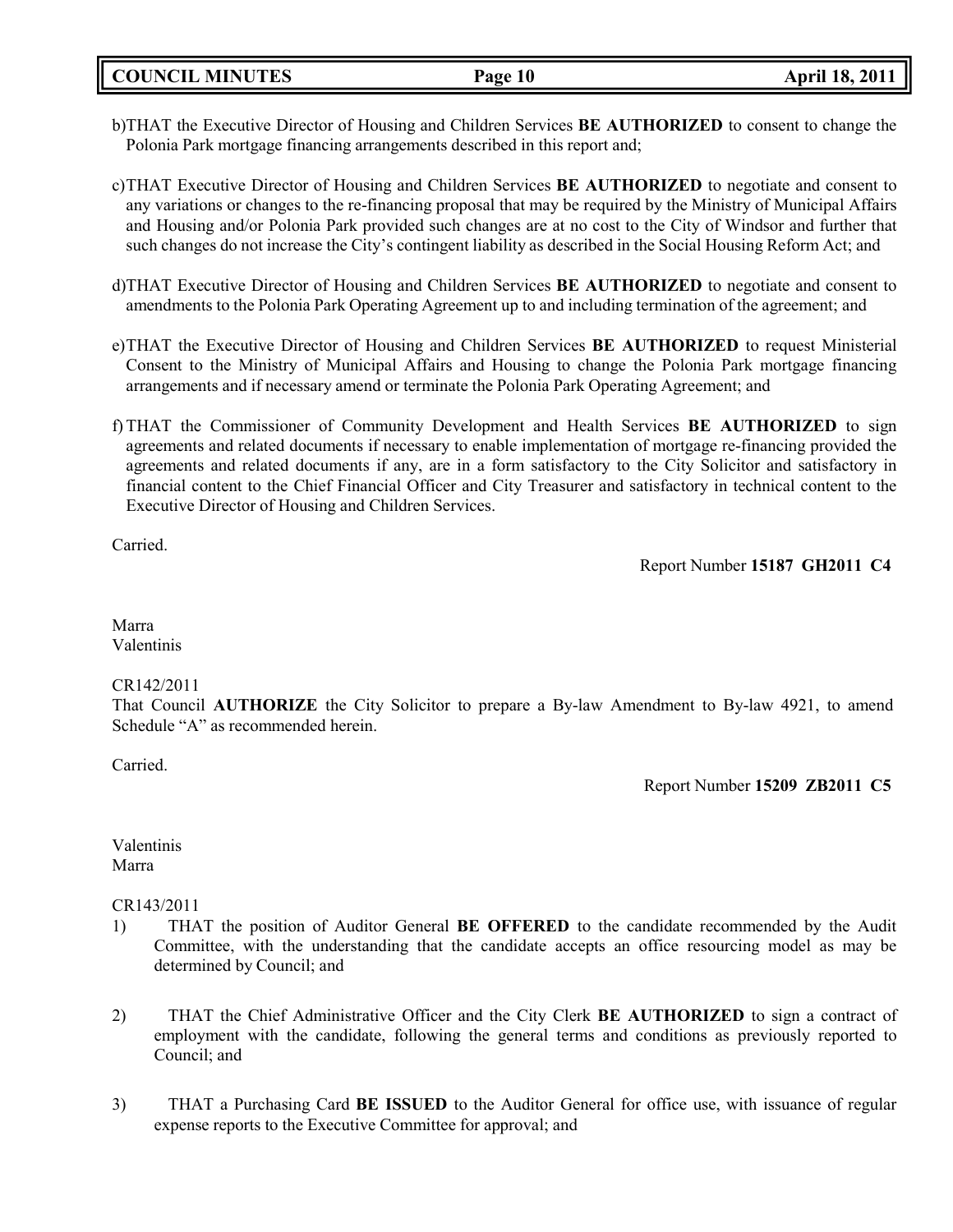|  | <b>COUNCIL MINUTES</b> |
|--|------------------------|
|--|------------------------|

- 4) THAT all expenses incurred by the Auditor General's Office **BE PUBLISHED** to the City of Windsor website on a regular basis; and
- 5) THAT members of Administration reporting to the Finance Department **BE ASSIGNED** to undertake organizational support services, financial reconciliation, and other duties as required.

Carried.

At the request of Councillor Marra a recorded vote is taken:

## **RESULTS OF RECORDED VOTE:**

| In Favour | Councillors Dilkens,, Halberstadt, Hatfield, Jones, Maghnieh,<br>Marra, Payne, Sleiman, Valentinis and Mayor Francis |
|-----------|----------------------------------------------------------------------------------------------------------------------|
| Opposed   | None                                                                                                                 |
| Abstain   | None                                                                                                                 |
| Absent    | Councillor Gignac                                                                                                    |

## Report Number **15206 AS2011 6**

#### Marra Valentinis

## CR144/2011

- I. That By-Law 5309 **BE AMENDED** as follows:
- Delete: AND WHEREAS parts of Clairview Avenue right of way as closed are required for park purposes save and except Parts 2 and 5, Plan 12R-20857, which may be conveyed to the abutting property owner:
- Insert: AND WHEREAS parts of Clairview Avenue right of way as closed are required for park purposes save and except Part 2, Plan 12R-20857, which may be conveyed to the abutting property owner:

**Delete: That those parts of the Clairview Avenue right-of-way designated as Parts 1, 3, 7, 10 and 11, Plan 12R-2539 save and except Parts 2 and 5, Plan 12R-20857 be and the same are hereby declared to be park lands.**

That Parts 2 and 5, Plan 12R-20857 **BE OFFERED** to the abutting property owner at the conveyance price of \$4,000.00.

**Insert: That those parts of the Clairview Avenue right-of-way designated as Parts 1, 3, 7, 10 and 11, Plan 12R-2539 save and except Part 2, Plan 12R-20857 be and the same are hereby declared to be park lands.** That Part 2, Plan 12R-20857 **BE OFFERED** to the abutting property owner at the conveyance price of \$4,000.00.

II. That the City Solicitor **BE DIRECTED** to prepare the by-law to amend By-Law 5309, that the Chief Administrative Officer and City Clerk **BE AUTHORIZED** to sign all necessary documents approved in form and content by the City Solicitor and that the transaction **BE COMPLETED** electronically pursuant to By-Law Number 366-2003.

Carried.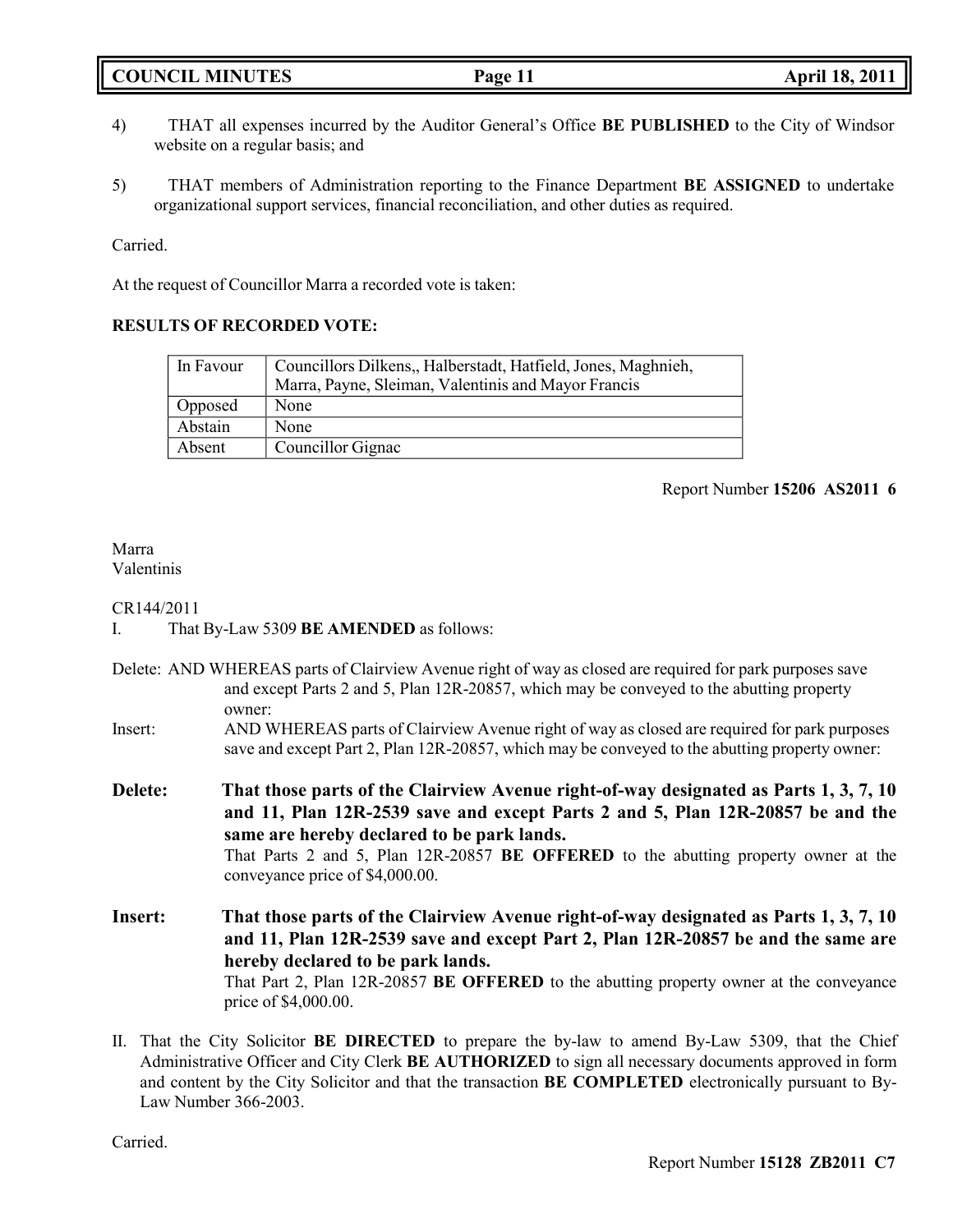Jones Hatfield

## CR145/2011

That an approximate 3.35 metre (11 feet) wide portion of the east side of Cameron Avenue commencing 1.21 metres (4 feet) from the east limit of the existing north/south sidewalk adjacent to 1279 University Avenue West to the westerly property limit of 1279 University Avenue West, southerly from University Ave. West to the north limit of the east/west alley, save and except for a corner cut-off triangle at the south east corner of University Ave. West and Cameron Ave. having a 4.57m (15 foot) frontage on Cameron and a 3.35m (11 foot) frontage on University Ave. West and the 4.88 metre (16 feet) wide east/west alley south of University Ave. W., easterly from Cameron as shown on Drawing Number

CC-1604 *attached* hereto as Appendix "A" **BE ASSUMED** for subsequent closure and conveyance to the owner of 1279 University Avenue West (Lots 63 – 65, Plan 261 and part Lot 73, Concession 1), further the City Solicitor **BE REQUESTED** to prepare the necessary by-law.

Carried.

Report Number **15123 SAA/10682 8**

Jones Hatfield

## CR146/2011

That an approximate 3.35 metre (11 feet) wide portion of the east side of Cameron Avenue commencing 1.21 metres (4 feet) from the east limit of the existing north/south sidewalk adjacent to 1279 University Ave. West to the westerly property limit of 1279 University Ave. W., southerly from University Ave. West to the north limit of the east/west alley, save and except for a corner cut-off triangle at the south east corner of University Ave. West and Cameron Ave. having a 4.57m (15 foot) frontage on Cameron Ave. and a 3.35m (11 foot) frontage on University Ave. West and the 4.88 metre (16 feet) wide east/west alley south of University Ave. W., easterly from Cameron as shown on Drawing Number CC-1604 *attached* hereto as Appendix "A" **BE CLOSED AND CONVEYED** to the owner of 1279 University Ave. West (Lots  $63 - 65$ , Plan 261 and part Lot 73, Concession 1), subject to the following:

- (a) Easements are required in favour of:
	- Cogeco Cable Systems Inc. for access to existing plant
	- Enwin Utilities Hydro division for a high voltage pole line

and further, the City Engineer **BE REQUESTED** to supply the appropriate Plan of Survey, in accorance with Drawing No. CC-1604 and the City Solicitor, or a delegate, **BE AUTHORIZED** to publish the required legal notice, and **BE REQUESTED** to prepare the By-law to close and further the Chief Administrative Officer and City Clerk **BE AUTHORIZED** to sign all necessary documents approved in form and content satisfactory to the City Solicitor, and the transaction **BE COMPLETED** electronically pursuant to By-law Number 366-2003.

Carried.

Report Number **15123 SAA/10682 8**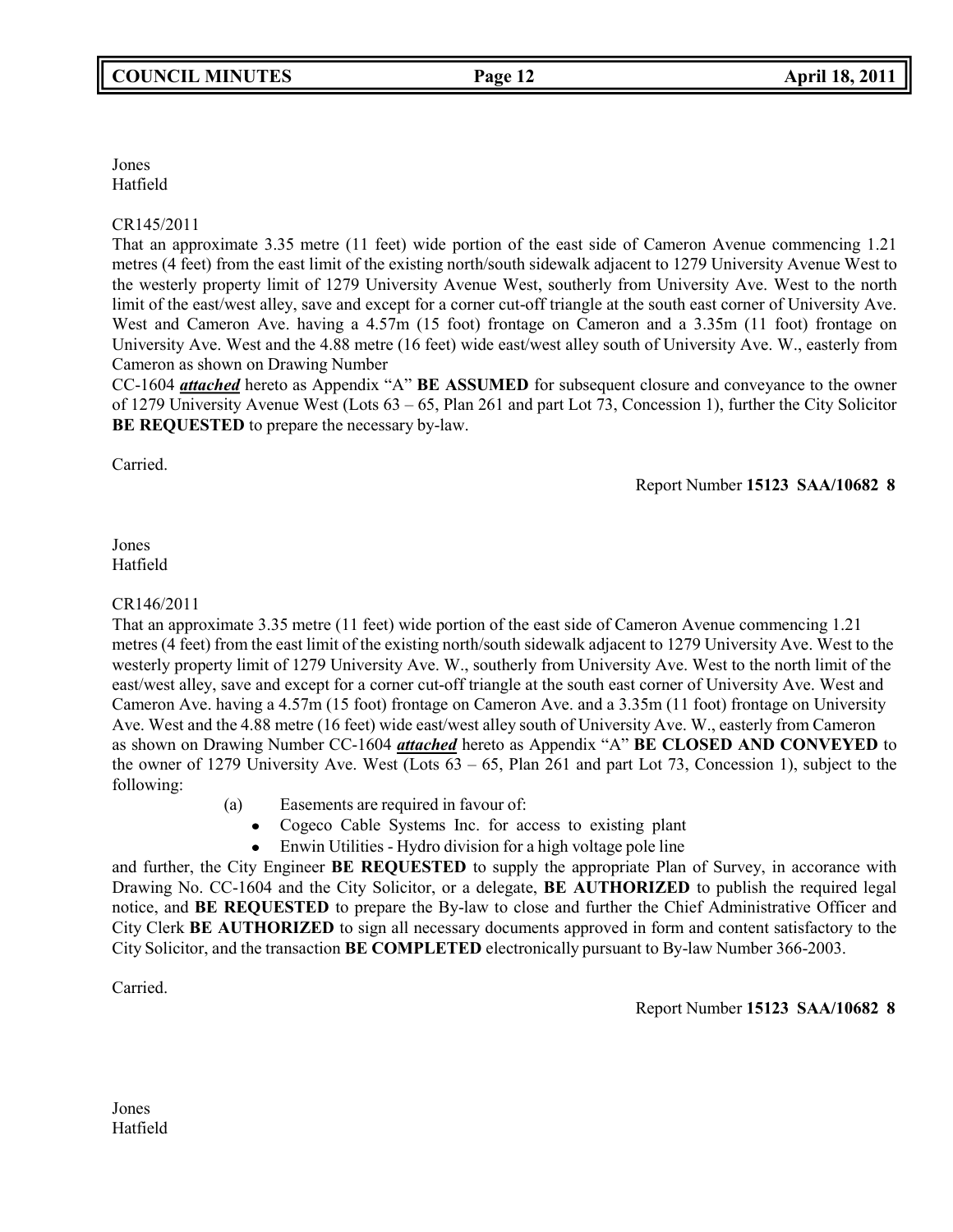## **COUNCIL MINUTES Page 13 April 18, 2011**

## CR147/2011

- **I.** That the Proposal, dated December 22, 2010, offered by the firm of Liqui-Force Services (Ontario) Inc. **BE ACCEPTED** to provide design-build services for the rehabilitation of the Jefferson Boulevard and Central Avenue culverts under E.C. Row Expressway, at a cost of \$793,950.00 (plus HST), as a charge to Project ID 7062014, and:
- **II.** That the Chief Administrative Officer and City Clerk **BE AUTHORIZED** to sign an agreement with Liqui-Force Services (Ontario) Inc., satisfactory in form to the City Solicitor, in financial content to the City Treasurer, and in technical content to the City Engineer.

Carried.

Councillors Payne, Valentinis and Sleiman voting nay.

Report Number **15120 SW2011 9**

Valentinis Dilkens

# *CR148/2011 FURTHER AMENDED BY CR254/2011 ADOPTED OCTOBER 17, 2011 CR148/2011 AMENDED BY CR185/2011 ADOPTED JUNE 7, 2011*

CR148/2011

- I. THAT the request by the City Grill to operate a valet parking service **BE APPROVED** subject to the following conditions:
	- a. THAT the City and City Grill enter into an agreement with (or otherwise obtain a permit from) the City for use of the right-of-way as indicated in drawing C-3099 (the "Site"), and that such agreement include the following terms:
		- i. The term of the agreement shall expire on December 31, 2011, subject to a 30 day termination clause upon written notice, exercisable by either party;
		- ii. City Grill pay an annual fee of \$240 per space in accordance with CR1278/90;
		- iii. That use of the right-of-way be restricted to Friday evening from 5:00 p.m. to 2:00 a.m. Saturday morning and on Saturday evening from 5:00 p.m. to 2:00 a.m. Sunday morning;
		- iv. That there be a specific prohibition for parking in any metered spot, other than that for which the agreement/permit may specifically cover or permit;
		- v. That the agreement be guaranteed in a manner acceptable to the City Treasurer;
		- vi. The applicant pay the application fee for and obtain an annual Street Opening Permit from the City Engineer for use of the right-of-way for a Valet Service, based on the requirements of an agreement approved herein;
		- vii. City Grill and any third party operators indemnify the City of Windsor against all claims which may arise by reason of its occupying sections of the public right-of-way herein before listed, or as otherwise deemed advisable by the City Solicitor;
		- viii. City Grill and any third party operators provide certificate(s) of insurance, satisfactory in form and content to the Manager of Purchasing and Risk Management, minimally in the amount of \$2,000,000.00 minimum liability coverage per occurrence, containing a cross liability endorsement,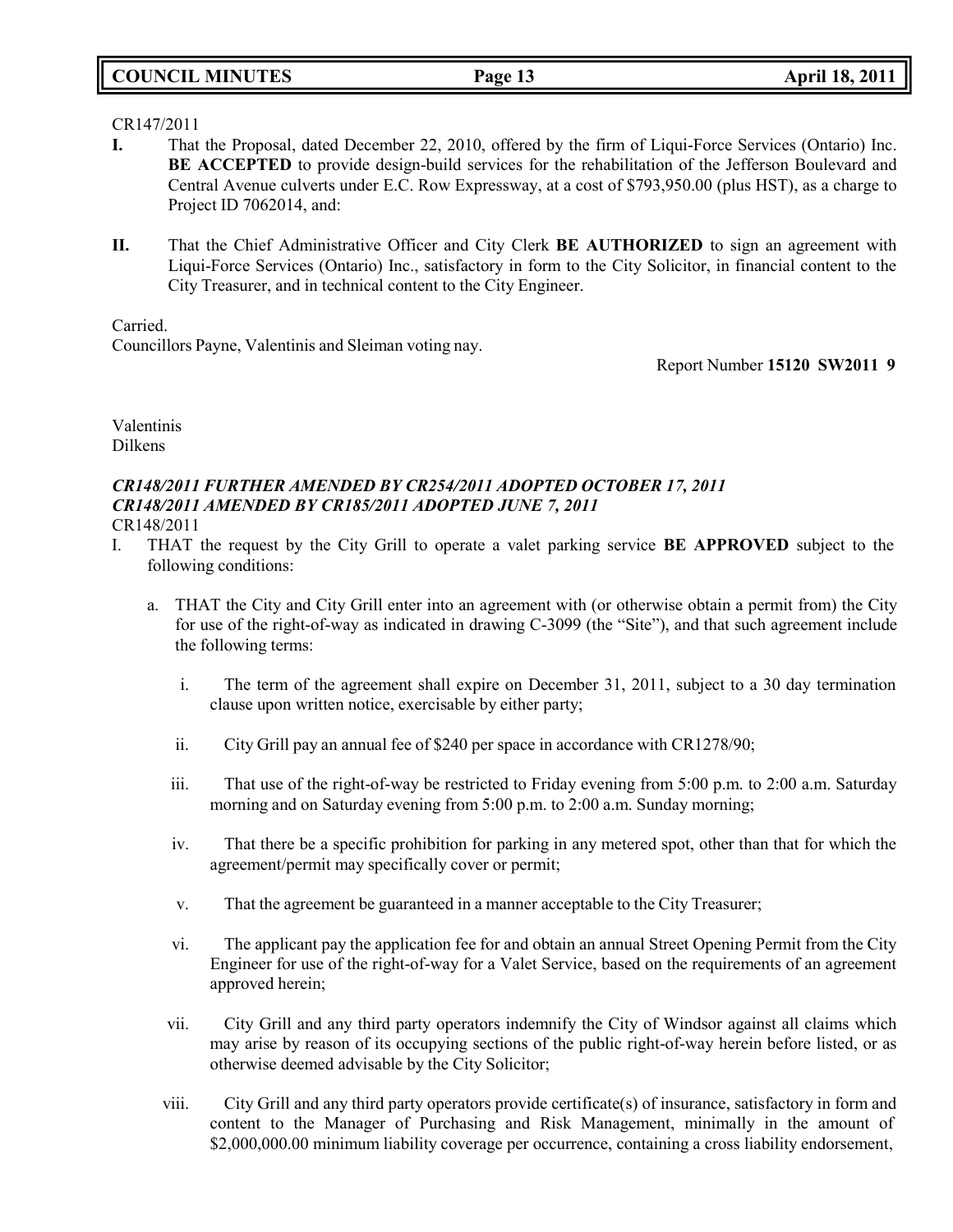## **COUNCIL MINUTES Page 14 April 18, 2011**

and showing the City as an additional insured, or as otherwise directed by the Manager of Purchasing and Risk Management;

ix. City Grill and any related third party operators abide by the regulations of By-law 250-2004 for each temporary sign located on public property related to the valet parking service;

that the Chief Administrative Officer and City Clerk **BE AUTHORIZED** to sign such an agreement satisfactory in form to the City Solicitor, in financial content to the City Treasurer and in content to the City Engineer; and

II. The City Grill be allowed use of up to 50 spaces in the Pelissier/Park Street garage for the fee of \$50.00 (\$1.00/space) per evening and such use be documented in a manner acceptable with Traffic Operations standard practice and procedures.

Carried.

Report Number **15218 SW/11037 10**

Marra Valentinis

## CR149/2011

That the report of the Chief Financial Officer & City Treasurer dated April 14, 2011 entitled "2011 Property Tax Policies – A framework for 2011 Property Tax Rates" **BE TABLED** to the May 3, 2011 meeting of Council to allow for public review.

Carried.

Report Number **15133 AF2911 11**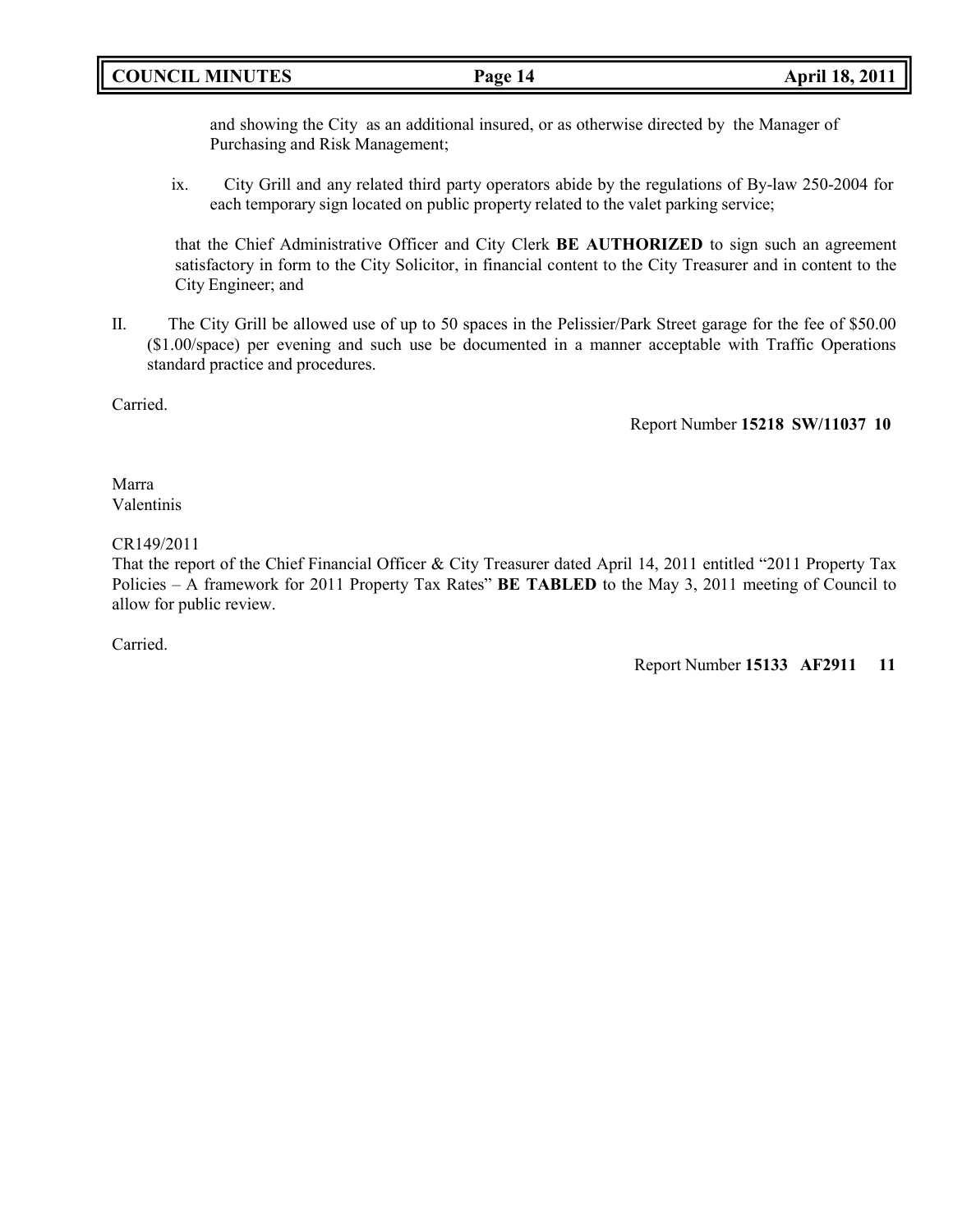| <b>COUNCIL MINUTES</b> | Page 15 |
|------------------------|---------|
|                        |         |

**COUNCIL MINUTES Page 15 April 18, 2011**

**ADOPTED** by Council at its meeting held April 18, 2011 [**M105-2011**]

VC/bm

# **SPECIAL MEETING OF COUNCIL – IN CAMERA April 18, 2011**

**Meeting called to order at: 5:02 p.m.**

## **Members in Attendance:**

Mayor E. Francis Councillor D. Dilkens Councillor R. Jones Councillor F. Valentinis Councillor B. Marra (arrives at 5:05 p.m.) Councillor P. Hatfield Councillor A. Maghnieh Councillor H. Payne Councillor E. Sleiman

## **Members Absent:**

Councillor A. Halberstadt Councillor J. Gignac

## **Also in attendance:**

H. Reidel, Chief Administrative Officer M. Sonego, City Engineer G. Wilkki, City Solicitor V. Critchley, City Clerk O. Colucci, Chief Financial Officer

**Verbal Motion is presented by Councillor Dilkens, seconded by Councillor Sleiman,**

**That Rule 3.3(a) of the** *Procedure By-law, 420-2001 as amended,* **BE WAIVED to allow for the Mayor to call a special meeting without 24 hours notice.**

**Motion Carried.**

**Verbal Motion is presented by Councillor Jones, seconded by Councillor Dilkens, to move in Camera for discussion of the following item(s):**

| Item No. | <b>Subject</b> | Section – Pursuant to   |
|----------|----------------|-------------------------|
|          |                | Municipal Act, 2001, as |
|          |                | amended                 |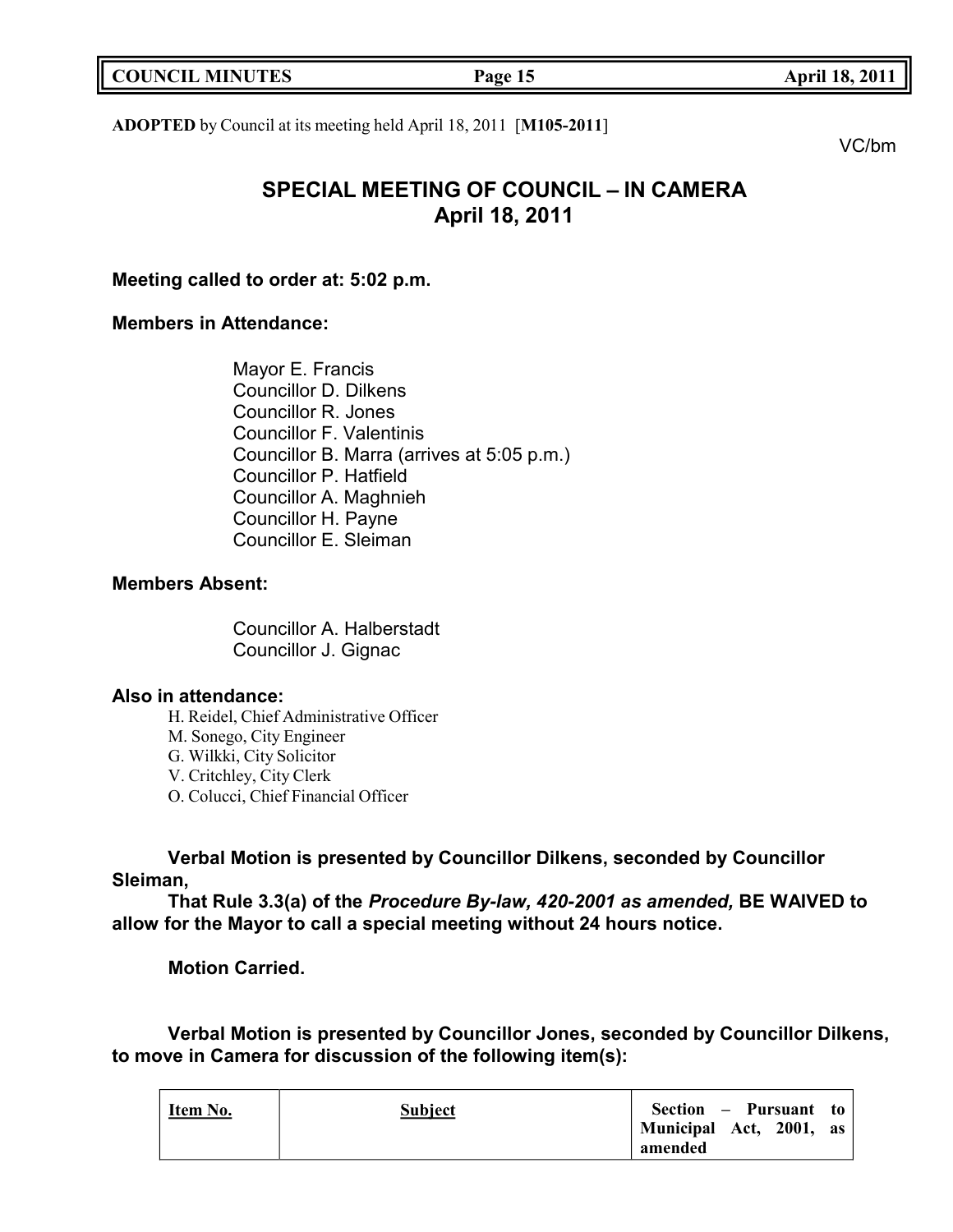| <b>COUNCIL MINUTES</b> | Page 16 | <b>April 18, 2011</b> |
|------------------------|---------|-----------------------|
|                        |         |                       |

| Personal matter – matters relating to<br>identifiable individuals                        | 239(2)(b) |
|------------------------------------------------------------------------------------------|-----------|
| Legal matter – Solicitor-client privilege –<br>Solicitor advice re Item 9 on open agenda | 239(2)(f) |

## **Motion Carried.**

## **Declarations of Pecuniary Interest:**

None declared.

**Discussion on the items of business. (Items 1 and 2)**

**Verbal Motion is presented by Councillor Sleiman, seconded by Councillor Dilkens,**

**to move back into public session.**

**Motion Carried.**

**Moved by Councillor Valentinis, seconded by Councillor Marra, THAT the Clerk BE DIRECTED to transmit the recommendation(s) contained in the report(s) discussed at the In-Camera Council Meeting held April 18, 2011 directly to Council for consideration at the next Regular Meeting.**

1. That the verbal report of Mayor Francis regarding a personnel matter relating to identifiable individuals **BE RECEIVED FOR INFORMATION**.

2. That the advice of the City Solicitor contained in the in-camera memo regarding Item 9 on the April 18, 2011 open agenda **BE RECEIVED FOR INFORMATION**.

## **Motion Carried.**

**Moved by Councillor Jones, seconded by Councillor Dilkens, That the special meeting of council held April 18, 2011 BE ADJOURNED. (Time: 5:09 p.m.)**

**Motion Carried.**